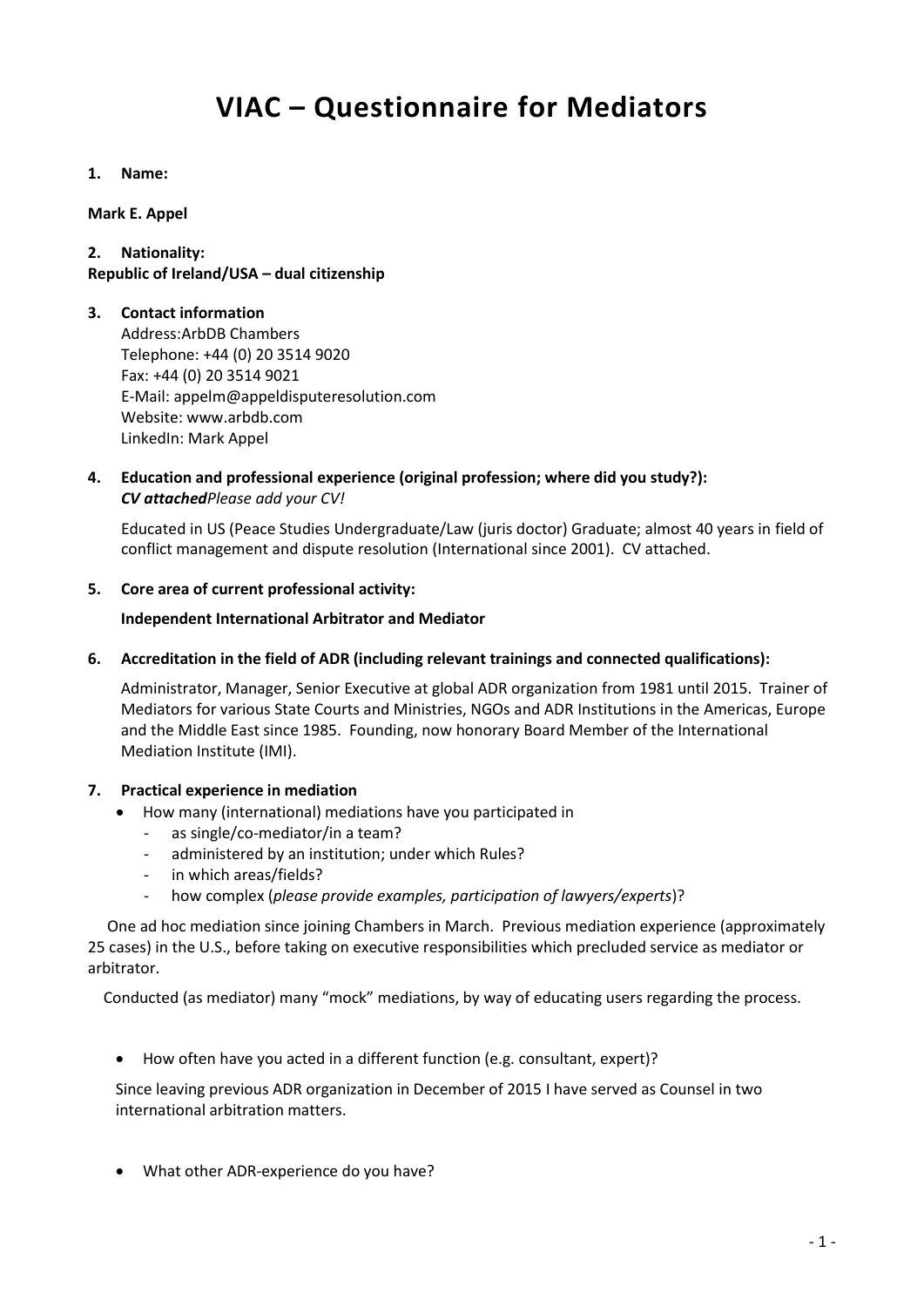30+ years of facilitating and managing disputes through the arbitration and mediation processes; teaching ADR to students at business and law graduate programmes; training mediators, including bi-lingual (English-Arabic) training with colleagues; designing conflict management programmes, including ODR programmes, in concert with multi-national corporations; providing advice and assistance to regional ADR centres in the EMEA region.

# **8. Languages (including levels)**

## Mother tongue: English

Working languages (i.e. languages in which you have both a spoken and written command so that you may conduct mediation proceedings in this language):

Basic knowledge:

# **9. Style of mediation**

*Where do you see yourself? Please tick box as appropriate or indicate your preferred style.*



#### **INTERACTION DIMENSION**

*©* Alexander, Nadja (2011) "The Mediation Meta-Model - the realities of mediation practice," *ADR Bulletin*: Vol. 12: No. 6, Article 5. Available at[: http://epublications.bond.edu.au/adr/vol12/iss6/5;](http://epublications.bond.edu.au/adr/vol12/iss6/5) *see also here for a detailed description of the 6 mediation styles.*

I believe that the best settlement comes from the parties themselves. My role is to assist that settlement by active listening, summarizing and assisting useful communication between the parties. I also believe that parties value my listening skills and critical thinking and appreciate my asking sometimes difficult questions to assist their evaluation.

# **10. Please describe aspects of your personality which could be interesting to clients you are going to mediate; what would former clients emphasize in your work?**

Parties value my neutrality, open and friendly demeanor, listening skills, critical thinking, patience, creativity and diligence.

#### **11. Publications and other activities in ADR related matters (e.g. training sessions, seminars, conferences, articles and others):**

Frequent speaker on mediation topics at Regional and International Conferences; Trainer of mediators in Europe, the Middle East and the US.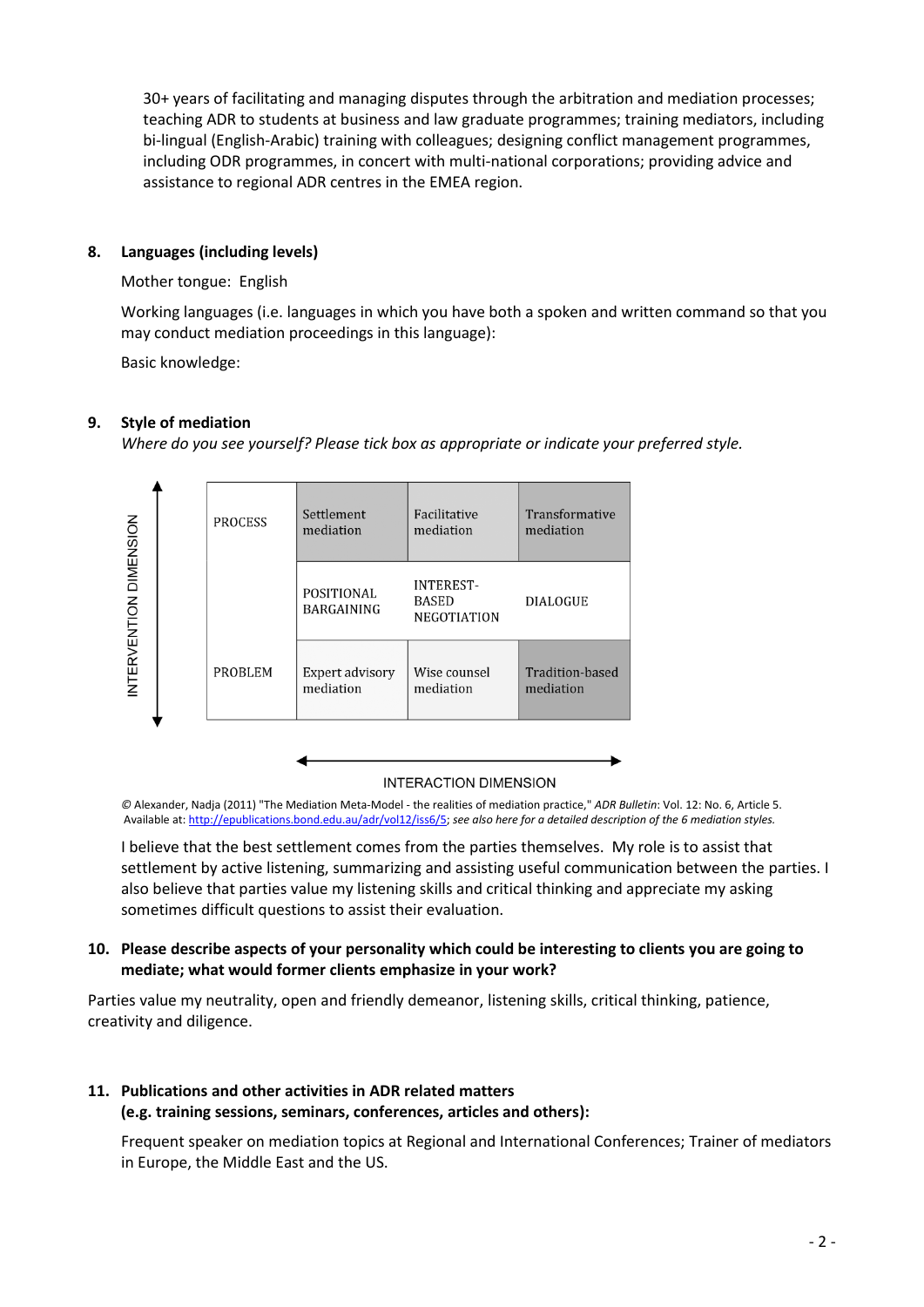# **12. Memberships in mediation institutions / functions in mediation institutions/organizations:**

International Mediation Institute – Founding, now honorary Board Member

#### **13. Special expertise or specializations (***please list a maximum of three***) in your ADR-practice:**

Wide variety of commercial disputes: Partnership/JV; Energy; Construction/Infrastructure among the most active

## **14. Soft Skills (e.g. intercultural competences):**

Dual citizen of Republic of Ireland and US born in the US; residency in Europe since 2001; have trained, taught and worked with colleagues from multiple legal, religious and cultural traditions in the EMEA region since 2001.

# **15. How do you ensure your professional quality (e.g. coaching, practice supervision, etc?**

Feedback digest; peer review

## **16. Date of birth:**

21 November 1954

I have completed this questionnaire to the above to the best of my knowledge and believe it is accurate. I understand that the above information will be used for VIAC's internal use and may be given to interested persons or may be published on VIAC's website.

29 June 2016

Mark E. Appel